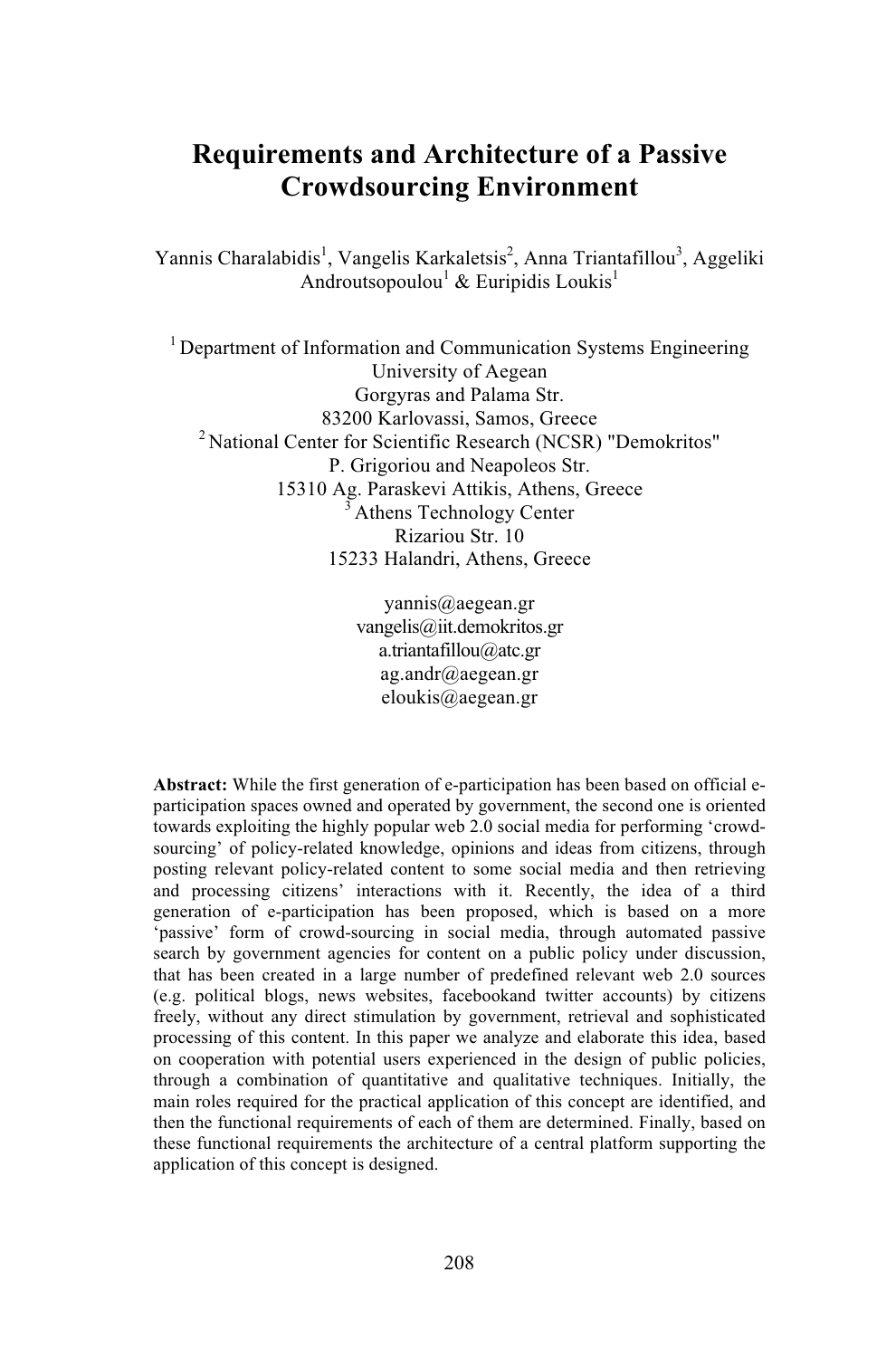### **1 Introduction**

In the last decade there has been a lot of effort and investment by governments in order to exploit the capabilities of information and communication technologies (ICT) for establishing new electronic channels of communication with the citizens, and enable a more open, citizen-centric and participatory public policy making model [LMC11]. The first generation of e-participation has been based on official e-participation spaces owned and operated by government agencies; this first e-participation paradigm was highly government-controlled, as these official e-participation spaces defined and controlled totally the forms, the rules and the topics of electronic discussions taking place there, and has not been extensively used by citizens [Ch09], [FM10]. The emergence of the web 2.0 social media and their success in attracting big numbers of users lead to the gradual emergence of a second generation of e-participation, whichis oriented towards the exploitation of the social media for performing crowd-sourcing of policy-related knowledge, opinions and ideas from citizens, through posting relevant content to some social media and then retrieving and processing citizens' interactions with it [CL12]. In this second e-participation paradigm governments continue defining and controlling the discussion topics to some extent, through making postings and initiating discussions in various social media on the topics they choose, but do not control the forms and the rules of the discussion, which are the ones defined by the social media.

Recently, the idea of a third generation of e-participation has been proposed, which is based on a more 'passive' form of crowd-sourcing: it includesautomated passive search by government agencies for content on a public policy, which has been created in a large number of predefined relevant web 2.0 sources (e.g. political blogs, news websites, facebook and twitter accounts) by citizens freely, without any direct stimulation by government, and then retrieval and sophisticated processing of this content[Ch12]. This new e-participation paradigm is characterized by even less government control and more citizens' control: governments control neither the discussion topic, nor the discussion forms and rules.

In this paper we analyze and elaborate this novelidea, based on cooperation with potential users experienced in the design of public policies, througha combination of quantitative and qualitative techniques. Initially, the main roles which are necessary for the practical application of this concept are identified, and then the functional requirements of each of them are determined. Finally, based on these requirements the architecture of a central platform supporting the application of this concept is designed.The research presented in this paper has been conducted as part of the research project NOMAD ('Policy Formulation and Validation through non moderated crowdsourcing', which is partially funded by the 'ICT for Governance and Policy Modelling' see http://www.nomad-project.eu/) partially financed by the European Commission.

The paper is structured in six sections. The following section 2 outlines the background of this concept, whereas in section 3 is described the methodology we followed in order to identify the main actors and the corresponding functional requirements. Then, in section  $4$  the functional requirements are outlined, and section  $5$  presents the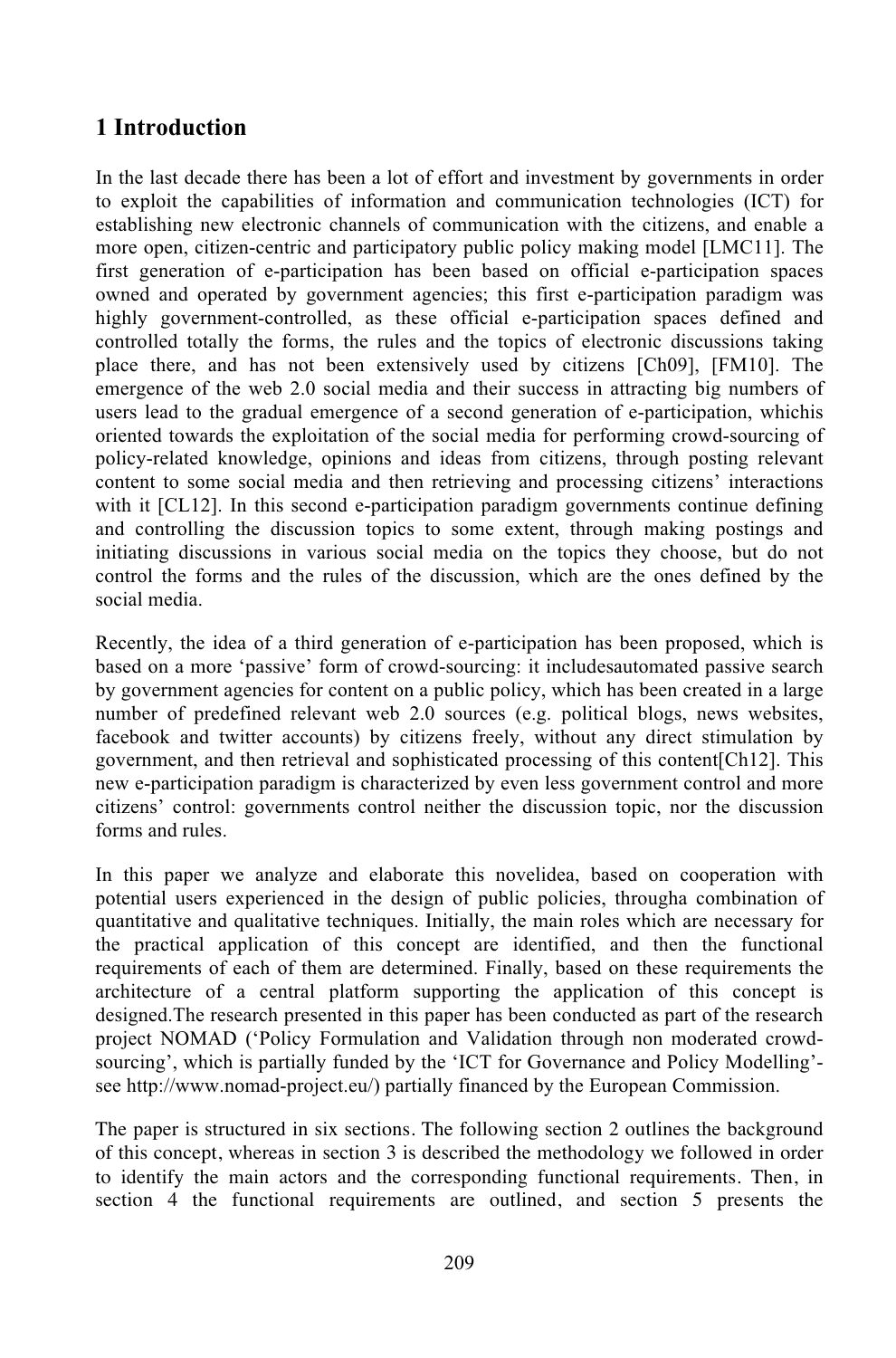technological architecture of an ICT platform that fulfills these requirements and supports the practical application of this concept. Finally, section 6 summarizes the conclusions and proposes future research directions.

### **2 Background**

Management literature has been discussing for long time the capability of a large network of peopleconnected throughICT, termed as 'crowd', to perform successfully difficult design and problem solving activities ([Le97],[ML04]).This collective intelligence has recently started being exploited systematically by organizations. This practice is referred to as 'crowd-sourcing', defined as "the act of a company or institution taking a function once performed by employees andoutsourcing it to an undefined (and generally large) network of people in the form of an open call. This can take the form of peer-production (when the job is performed collaboratively), but is also often undertaken by sole individuals" [Ho06].

Initially,crowd-sourcing was introduced in some creative and industry sectors as an innovative practice for new products' design and problem solving by large networks of people instead of individual professionals, exploiting the distribution and diversity of intelligence ingroups or crowds, known as "crowd wisdom"([Le97],[Su04]). Eventually, more and more firmsfrom various sectors started addressing complex tasksthrough crowd-sourcing solutions, whichoften outperformed in-house professional solutions ([Su04], [Ho06], [Br08], [Br12]). Research in this area has lead to the identification of several different typologies of crowd-sourcing practices [Br12]; however, most of them share some common characteristics: they are based on an'open call' by an initiating firm to all interested individuals for information, knowledge, ideas and solutions for a particular problem, followed by submissions by numerous individuals, which are evaluated by the firm, and finally the best ones are given some predefined reward.

These crowd-sourcing ideas were initially developed and applied in the private sector, but recently started being applied in the public sector as well. This gave rise to the socalled 'citizen-sourcing', which is defined asthe process of gathering citizens' knowledge, ideas, opinions and needs in order to address various types ofsocietal problemsthatgovernment agencies face ([Bo07], [LT08],[HI10],[Na12]). Most of these first attempts to apply crowd-sourcing ideas in government took the form of 'active crowd-sourcing', in which a government agency makes one or more postings in their own websites or in their social media accounts with a question or a problem, and solicits relevant information, knowledge, ideas, suggestions or opinions from citizens.

The present paper analyses and elaborates the idea of 'passive crowdsourcing'bygovernment agencies as a means for improving their public policy making processes. It constitutes an attempt to adapt and apply in the context of government policy making processes the idea of 'digital reputation management', which was originally created and applied in the private sector marketing domain ([YS02], [Ho05], [RMF11]).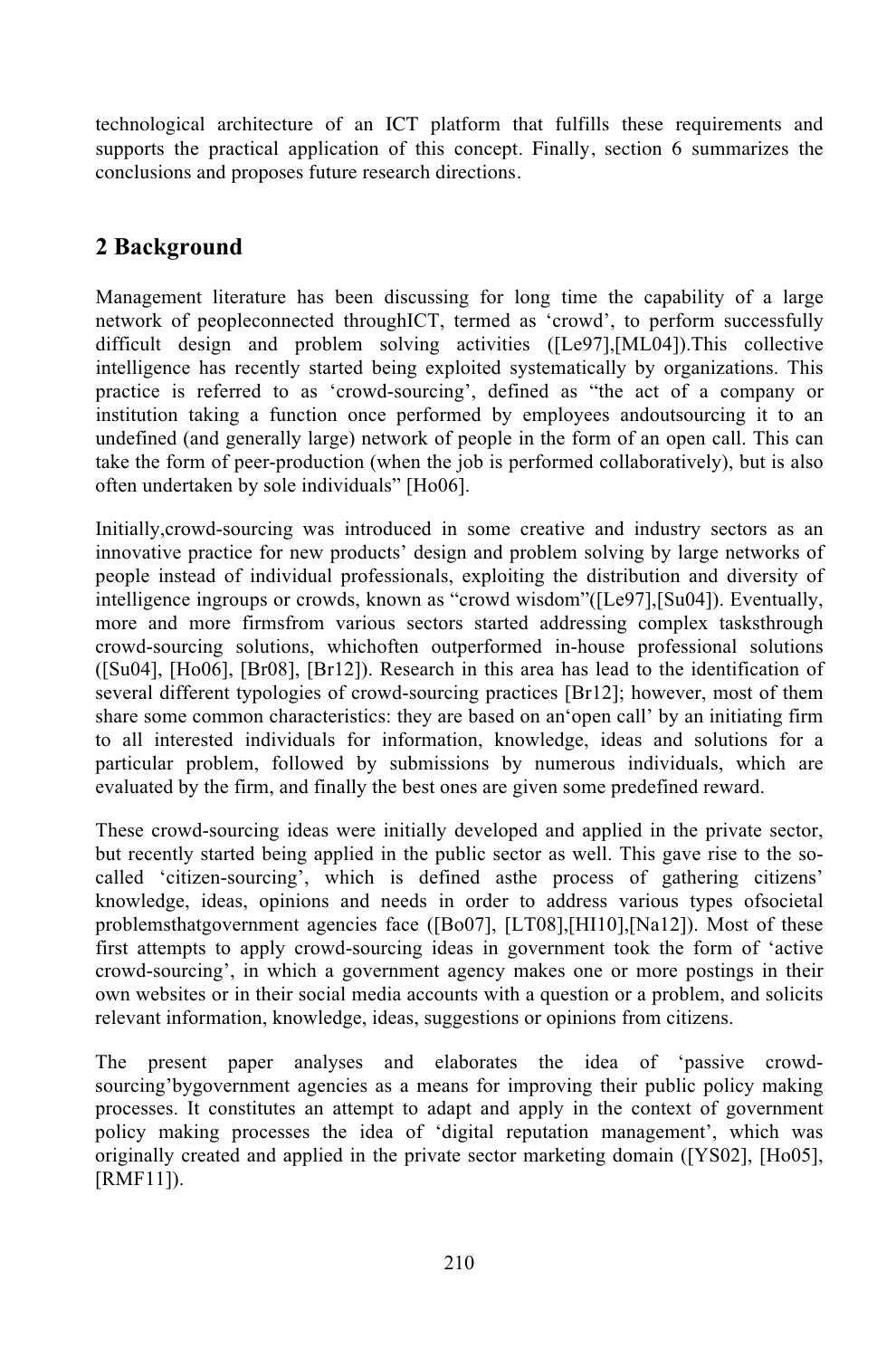## **3 Methodology**

In order to identify the main roles required for the practical application of this passive crowdsouring concept in the policy making processes of government agencies, and determine the functional requirements of each from asupporting ICT platform,we cooperated with potential users experienced in the design of public policies in the countries of the three user partners of the NOMAD project (Austria, Greece, UK). For this purpose we used a combination of quantitative and qualitative techniques:

1. Initially four application scenarios of this concept were developed by the user partners of the project. Each scenario constitutes a detailed realistic example of how this concept might be applied for supporting the formulation of a particular public policy.

2. A questionnaire was then distributed electronically to a sample population of potentialusers, aimingwas to determine current policy making processes and work practices, relevant needs and also opinions about thisconcept and the above application scenarios.

3. Furthermore focus groups and workshopswere organized with the participation of potential users, which included in-depth discussionsabout this new concept, ways of its practical implementation, required functionalities and also possible problems and barriers to its adoption by government agencies.

4. Finally, in-depth semi-structured interviews were organized this new concept, focusing on its applicability, advantages, disadvantages and ideas for improving it.

In the above activities participated a mix of different types of actors involved in public policy making: decision makers, policy advisors, public servants, representatives of nongovernmental organisations and trade unions. This cooperative approach allowed us to elaborate this idea of a passive crowdsourcing for supporting public policy making, to specify realistically how it might practically work, to collect attitudes, needs and requirements from a wide range of potential users, and to understand their expectations.

## **4 Requirements**

Using the above methodology we identified four main roles required for the practical application of this concept, and the functional requirements of each of them:

I. The "Domain Expert" is a role who will be in charge of creating a domain model, which will consist of the main keywords/terms (key concepts) of the specific domain, for which a policy is intended, and the relations among them.An example of such a domain model for the energy domain developed as part of our work for the "Greek Strategy for Energy Planning" is shown below in Figure 1.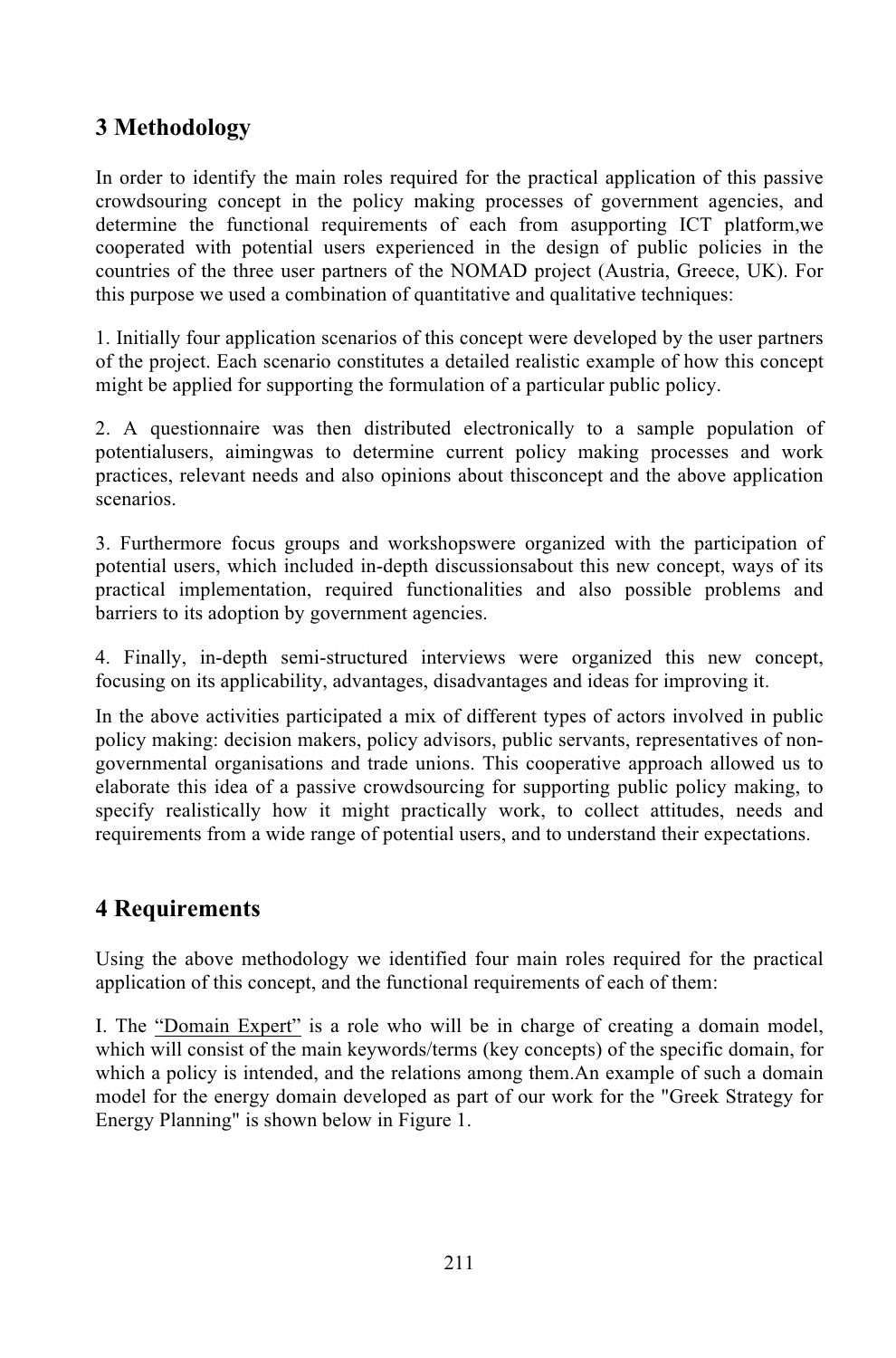

Figure 1: Domain Model for the "Greek Strategy for Energy Planning"

Therefore the domain expert will be able to create a domain model (by defining the main keywords/terms of the domain and the relations between them), store it, convert it to an ontology OWL file, and alsoaccess and use or modify existingdomain models. These terms of the domain model will be used for searching for relevant content created in a large number of predefined relevant web 2.0 sources (mainly political blogs, news websites and facebook and twitter accounts of them).

II. The "Policy Advisor" is a role who will be in charge of creating a policy model, which will be based on an existing model of the corresponding domain, adding to its nodes 'policy statements' (meant as specific policy objectives and actions/interventions that a policy includes) and arguments in favour or against them. Therefore the policy advisor will be able to create a policy model (by adding policy statements, both policy objectives and actions/interventions, to the nodes of a domain model, and also arguments on them), and also access and use or modify existingpolicy models. Furthermore, he/she will be able to have a basic view of the results of content search in the above predefined sources with respect to a specific domain or policy model, including the most frequently mentioned topics in the searched content sources concerning this domain or policy model, visualised as a tag cloud; also, he/she will be able to view the tag cloud that corresponds to a particular time period, content sources subset and audience (e.g. focusing on young citizens only).

III. The "Policy Maker" is a central role who will be provided an extensive set of capabilities for advanced searches regarding adomain or a particular policy. He/she will be able to view not only the most frequently mentioned topicswith respect to the domain or policy model in the above sources, visualised as a tag cloud, but also the public sentiments (positive or negative) towards them,and the differentiations of both topics and sentiments over time and across different citizens'groups, as well as their forecasted future evolution. Furthermore, he/she will be able to view the public sentiments towards the main policy statements (i.e. policy objectives and measures/interventions),and the arguments on them, which are included in a policy model, and also their differentiation over time and across different citizens'groups, as well as their forecasted future evolution. Finally, he/she will be able to compare the public sentiment towards entities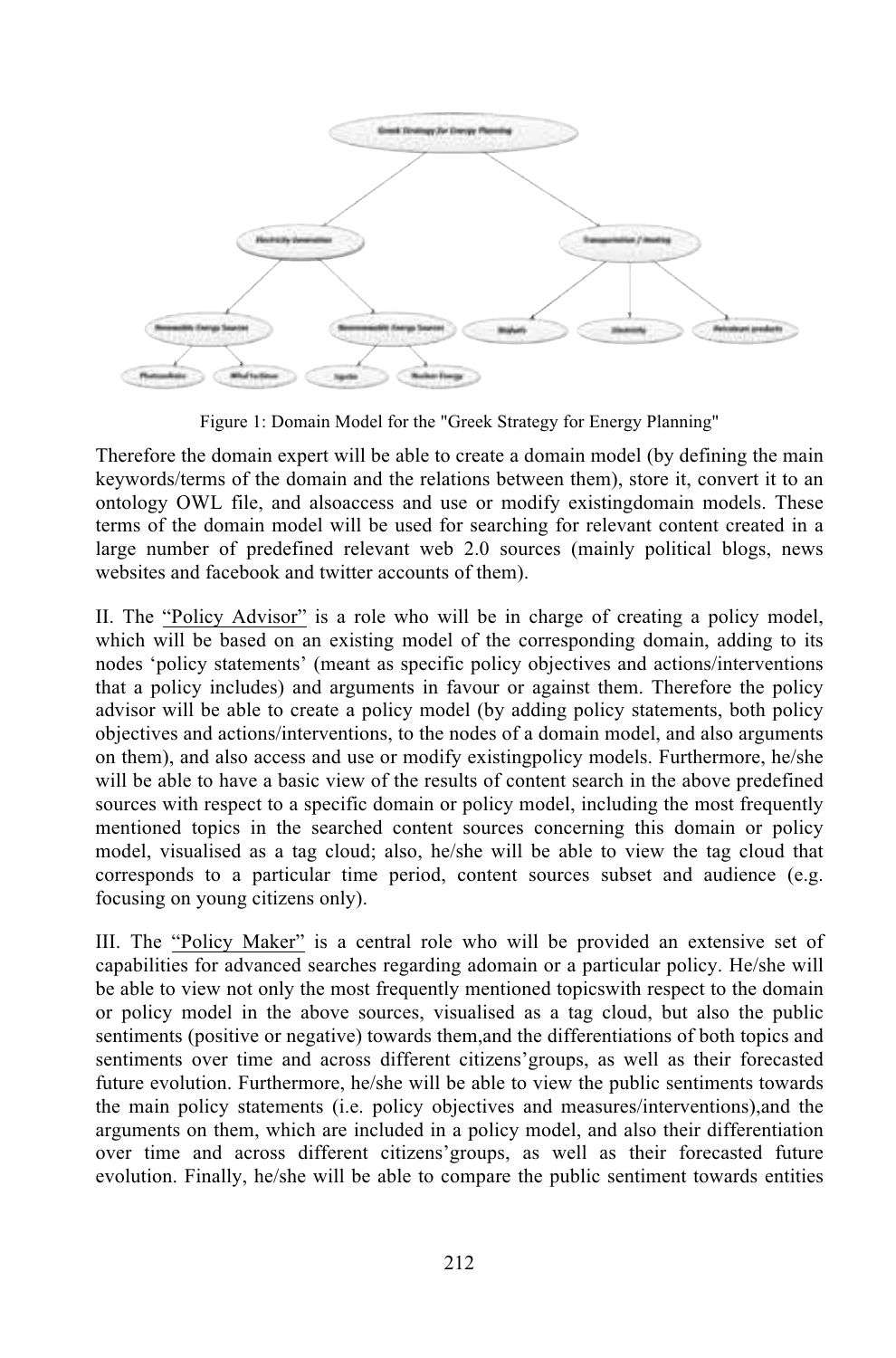of different policy models in the same domain in order to observe the impact of alterations in the policy under discussion.

IV. The "Technical Administrator" is a role responsible for setting up and monitoring the ICT platform from a technical viewpoint, for ensuring its proper operation, for solving technological problems and for managing users and roles (rights, permissions, accounts).

### **5 Technological Architecture**

Based on the above functional requirements the technological architecture of an ICT platform that fulfils them, and in general supports the application of this passive crowdsourcing concept in government, was designed. The objective of the technical design was to provide this functionality with an acceptable response time. Since this could not be achieved through online retrieval of content from the multiple and heterogeneous predefined sources (multiple political blogs, news websites, facebook and twitter accounts) and processing of it performed at the time a user initiates a search, the only solution was to perform a scan of the predefined sources at given intervals (e.g. every 6 hours) in order to retrieve new content, to store it in repositories and then process it. Whenever the user performs a search, the results will be produced in a very short time, using these repositories. This separation between sources scanning and content processing on one hand and users' searches processing on the other, allows a low response time and at the same time sufficiently 'fresh' content for policy makers.

The above design leads to a three layers' technological architecture of the platform,which consists of a storage layer, a processing layer and a presentation layer (see Figure 2). Each of them includes a number of components performing various different tasks, which act as services coordinated by an orchestration component.

In particular, the Data Storage Layer includes the repositories where the raw and processed content is stored:

• The *Content Repository:*it stores the raw contentretrieved from the web 2.0 sources, the cleaned content derived from the raw data, the content uploaded by users and the results of the linguistic analysis associated with each content unit.

• The *Model Repository:*it stores in a structured form of the domain and policy models entered by users with domain expert and policy advisor roles.

• The *Metadata Repository:* it stores the metadata retrieved or calculated for the content our sources.

• The *Thematic Catalogues:*it stores a representation of the thematic categories used by the platform in order to characterise each content unit.

• The *Users Repository:*it contains information about the roles andthe users of the platform.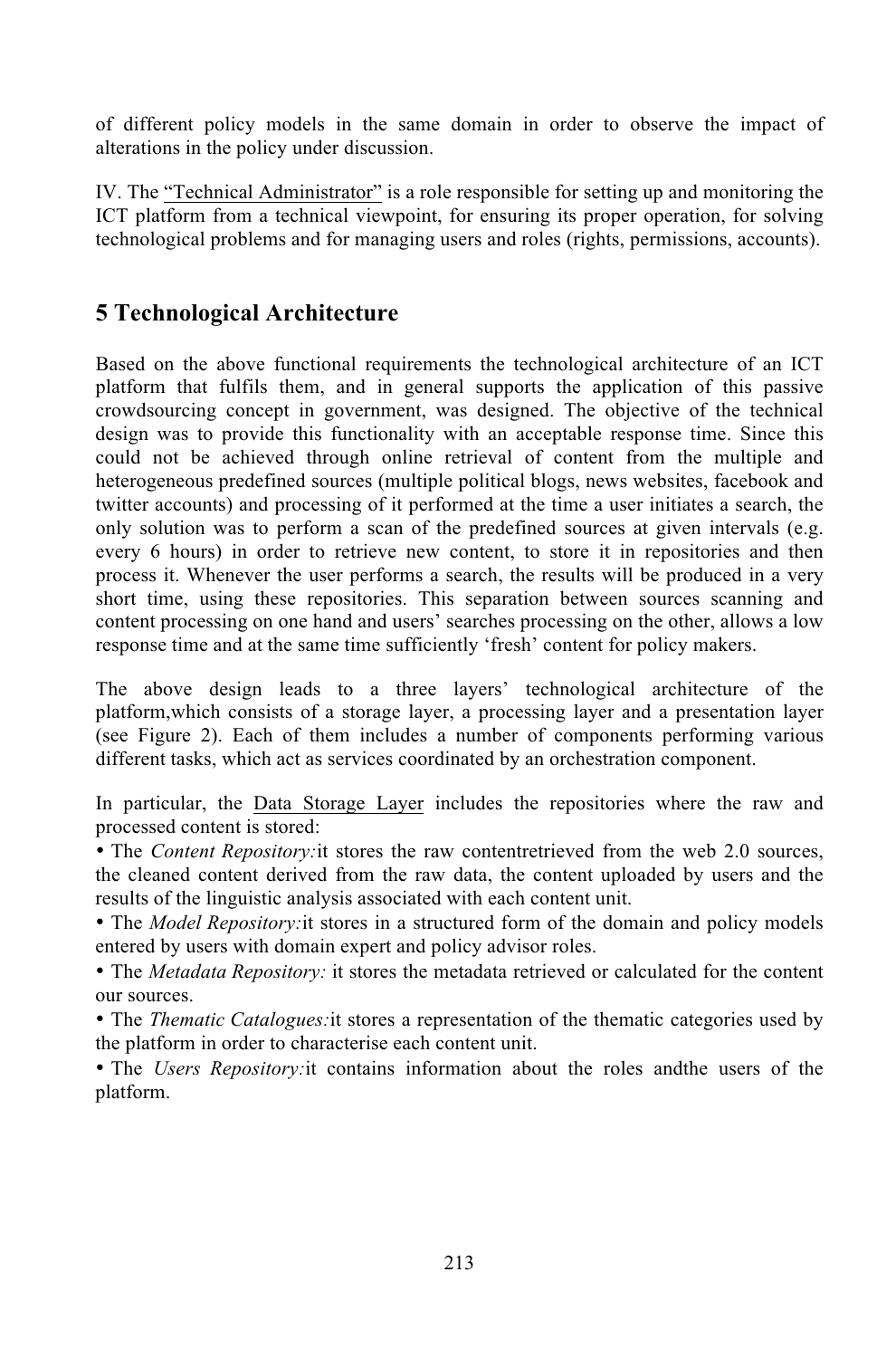

Figure 2: Overview of the technological architecture of the platform

The Processing Layer includes all the components that retrieve and process the content from the predefined sources, which are organized in three sub-layers:

• The *Data Acquisition Layer*, which includes the crawling components for fetching content from the sources, as well as the modules responsible for cleaning the fetched content and obtaining the actual textual information from it (Static Content Crawlers, Dynamic Content Crawlers and Content Cleaner).

• The *Data Classification & Argument Summarization Layer*, which includes (a) the Thematic Classifier, which processes the available content and associates it with one ore more of the defined thematic categories, and (b) the Result Summarizer, which processes the available results and provides a summarization that allows their presentation in a condensed manner.

• The *Argument Extraction & Opinion Mining Layer*, which includes all the components that process the available content and extract segments, arguments and sentiments (Segment Extractor, Argument Extractor, Sentiment Analyzer, Linguistic Demographic Extractor, Tag Cloud Generator).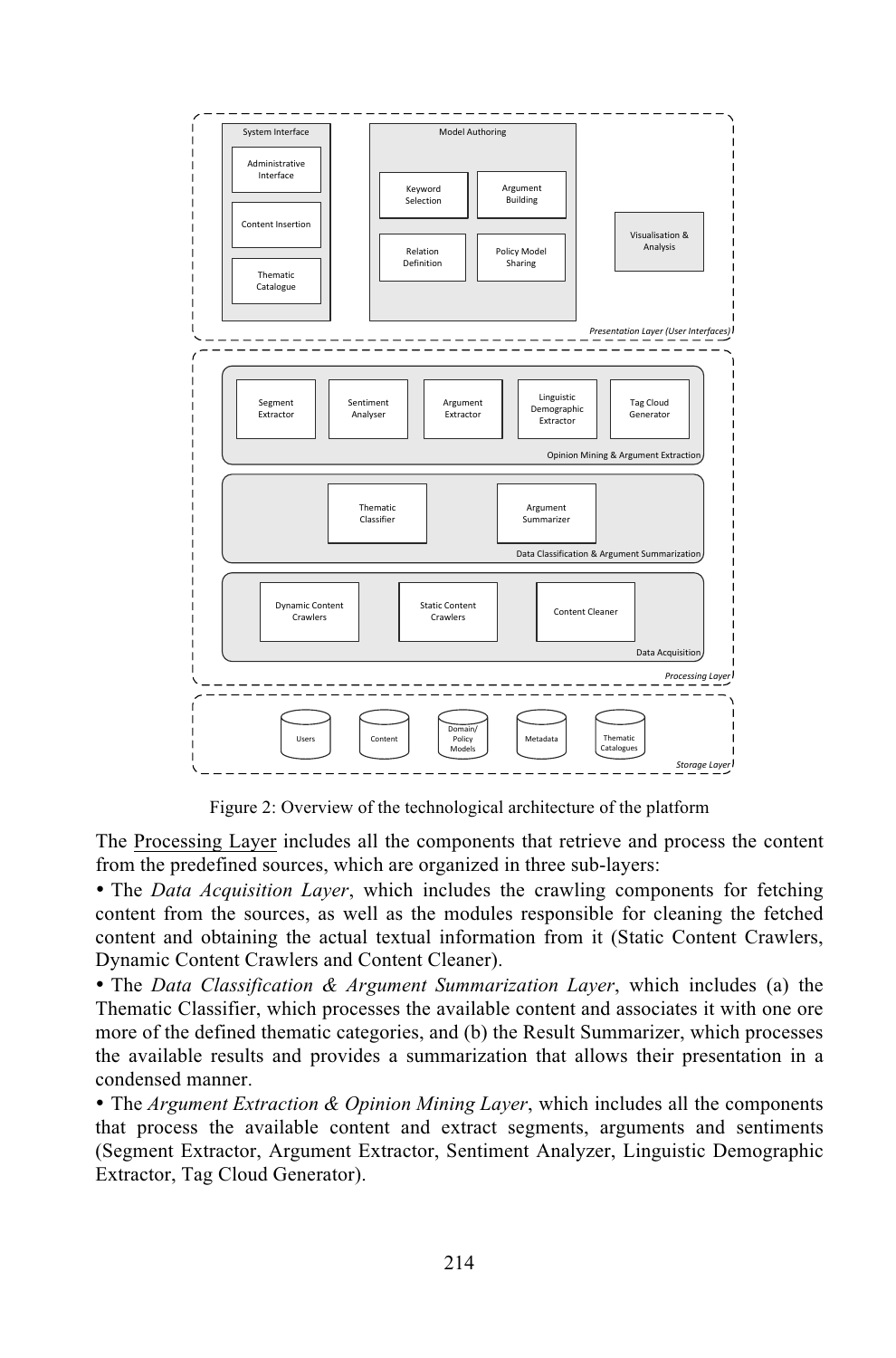The Presentation Layer includes all the components that require input from the user or present to him/her the results:

• The *Thematic Catalogue* isan interface for entering or updating the available thematic categories and also terms associated with each category.

• The *Keyword Selection* interface, which allows entering keywords/terms for creating domain models

• The *Relation Definition* interface, which allows the user to introduce relations between the above keywords/termsfor the definition of domain models

• The *Argument Building* interface, which offers a visualisation of a policy model and allows the user to insert in natural language policy statements (policy objectives and policy measures/interventions) and arguments supporting or objecting to them.

• The *Policy Model Sharing* interface, which provides a catalogue of the policy models created by the user and allows defining them as visible to others.

• The *Admin interface*, which provides the means to an administrator to manage the configurable aspects of the system.

• The *Visualisation and Analysis module*, which utilizes the results of the processing layer in order to provide the user with a view of domain and policy models, and also various visualizations of the results of users' searches, enabling also the latter to enter corresponding sources, demographic characteristics and time periods.

#### **6 Conclusions**

Recent literature has proposed the use of 'passive crowdsourcing' by government agencies in their public policy processes, based on the search for content on a public policy that has been created by citizens freely, without any direct stimulation by government, in a large number of predefined relevant web 2.0 sources (e.g. political blogs, news websites, facebook and twitter accounts). In the previous sections of this paper we analyze and elaborate this idea in cooperation with potential usersexperienced in the design of public policies, using several different quantitative and qualitative techniques.

It has been concluded that the practical application of this new concept will require four main roles - domain expert, policy advisor, policy maker and technical administration – and for each of them the functional requirements from a central supporting ICT platform were determined. The inherent complexity and multidimensionality ofpublic policies makes it difficult to search for relevant content in the predefined web 2.0 sources, and this difficulty can be addressed through the creationof a model with the main terms of the domaineach policy is intended for, and the relations among them; on the appropriate nodes of this domain model can be added the main policy statements (policy objectives and policy interventions) and posistive/negative arguments on them, and this leads to a model of the policy, which can be used for searching for relevant content in the predefined web 2.0 sources. Also, a sequence of processing steps of the retrieved content has been designed, which results in the identification of the main topics mentioned by citizens in the above sources, the corresponding sentiments (positive or negative), their differentiations over time and across different citizens'groups, and also a forecast of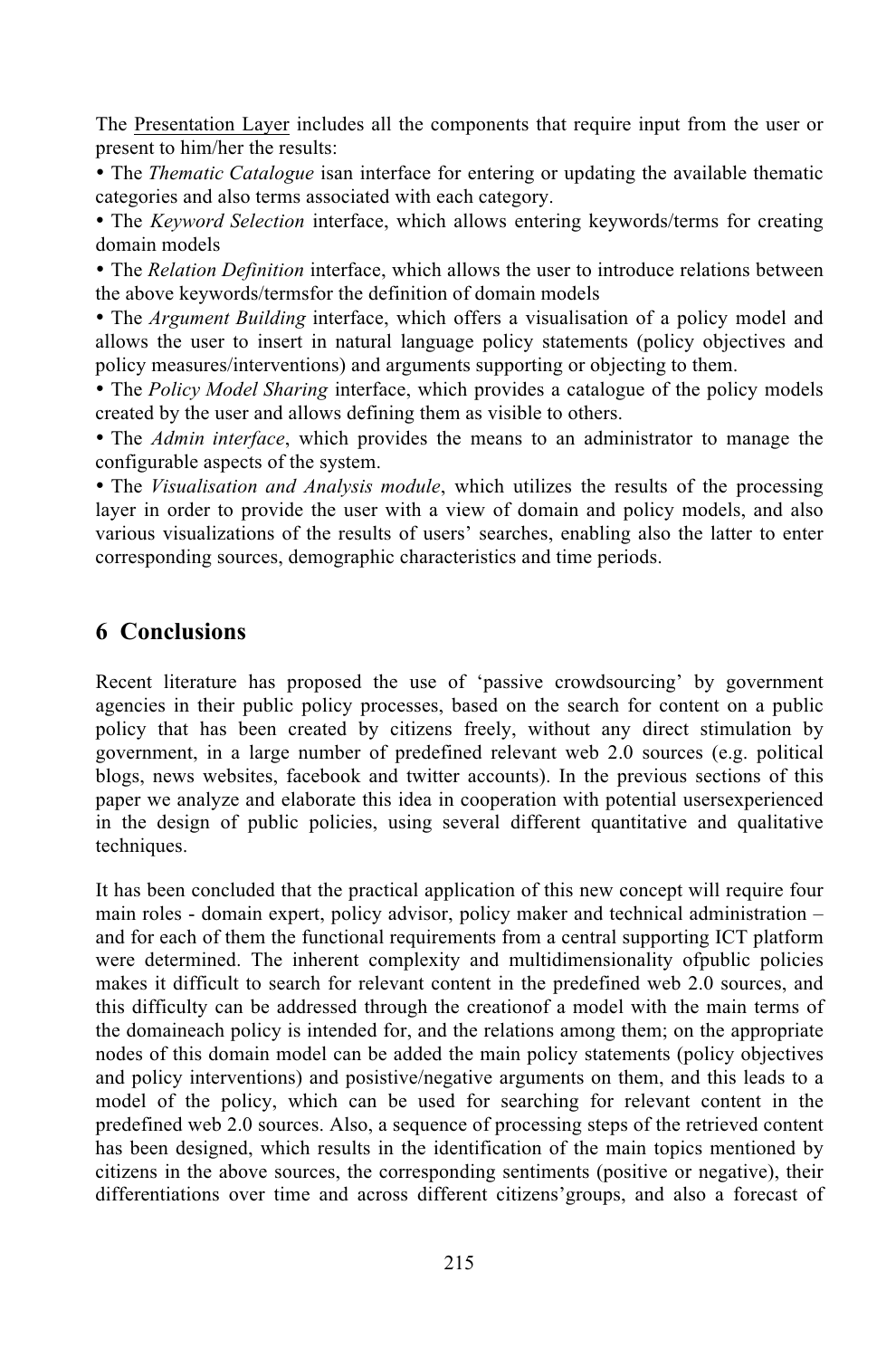their future evolution. The above provide a 'business model' for the application of this passive crowdsourcing idea in government, which describes how it canpracticallywork and what kind of value it can offer to policy makers.

Finally, based on the above requirements the technological architecture of an ICT platform that fulfils them, and in general supports the application of this passive crowdsourcing concept in government, was designed. In order to achieve a low response time and at the same time sufficiently 'fresh' content for policy makers, its design should be characterised byseparation between sources scanning and content processing on one hand and users' searches processing on the other.This leads to a three layers' technological architecture of the platform, which consists of a storage layer, a processing layer and a presentation layer. Each layer includes a number of components, with each of them performing a different task, which act as services coordinated by an orchestration component.

Further research is required for evaluating the above 'business model' and functional and technological architecture, based on real-life pilot applications of it in various policy domains, which will probably result in modifications and improvements. This is already in progress as part of the abovementioned project NOMAD.

#### **References**

- [Bo07] Bovaird, T.: Beyond engagement and participation: User and community coproduction of public services. Public Administration Review 67.5, 2007; pp. 846-860.
- [Br08] Brabham, D. C.: Crowdsourcing as a Model for Problem Solving An Introduction and Cases. Convergence: The International Journal of Research into New Media Technologies 14.1, 2008; pp.75-90.
- [Br12] Brabham, D. C.: Crowdsourcing: A Model for Leveraging Online Communities. In: (Delwiche, A. and J. Henderson): The Routledge Handbook of Participative Cultures. Routledge, 2012.
- [Ch09] Chadwick, A.: Web 2.0: New Challenges for the Study of E-Democracy in an Era of Informational Exuberance. I/S: A Journal of Law and Policy for the Information Society, 5 (1), 2009; pp.9-41.
- [Ch12] Charalabidis, Y. et. al.: Public Policy Formulation Through Non-Moderated Crowdsourcing in Social Media. IFIP Fourth International Conference on e-Participation - ePart 2012, 3-6 September, 2012, Kristiansand, Norway, 2012.
- [CL12] Charalabidis, Y.; Loukis, E.: Participative Public Policy Making Through Multiple Social Media Platforms Utilization.International Journal of Electronic Government Research. SCOPUS, 8(3), 2012; pp. 78-97.
- [FM10] Ferro, E.; Molinari, F.: Making Sense of Gov 2.0 Strategies: No Citizens, No Party. Journal of eDemocracy and Open Government, 2 (1), 2010; pp. 56-68.
- [HI10] Hilgers, D.; Ihl C.: Citizensourcing:Applying the concept of open innovation to the public sector. The International Journal of Public Participation 4.1, 2010; pp. 67-88.